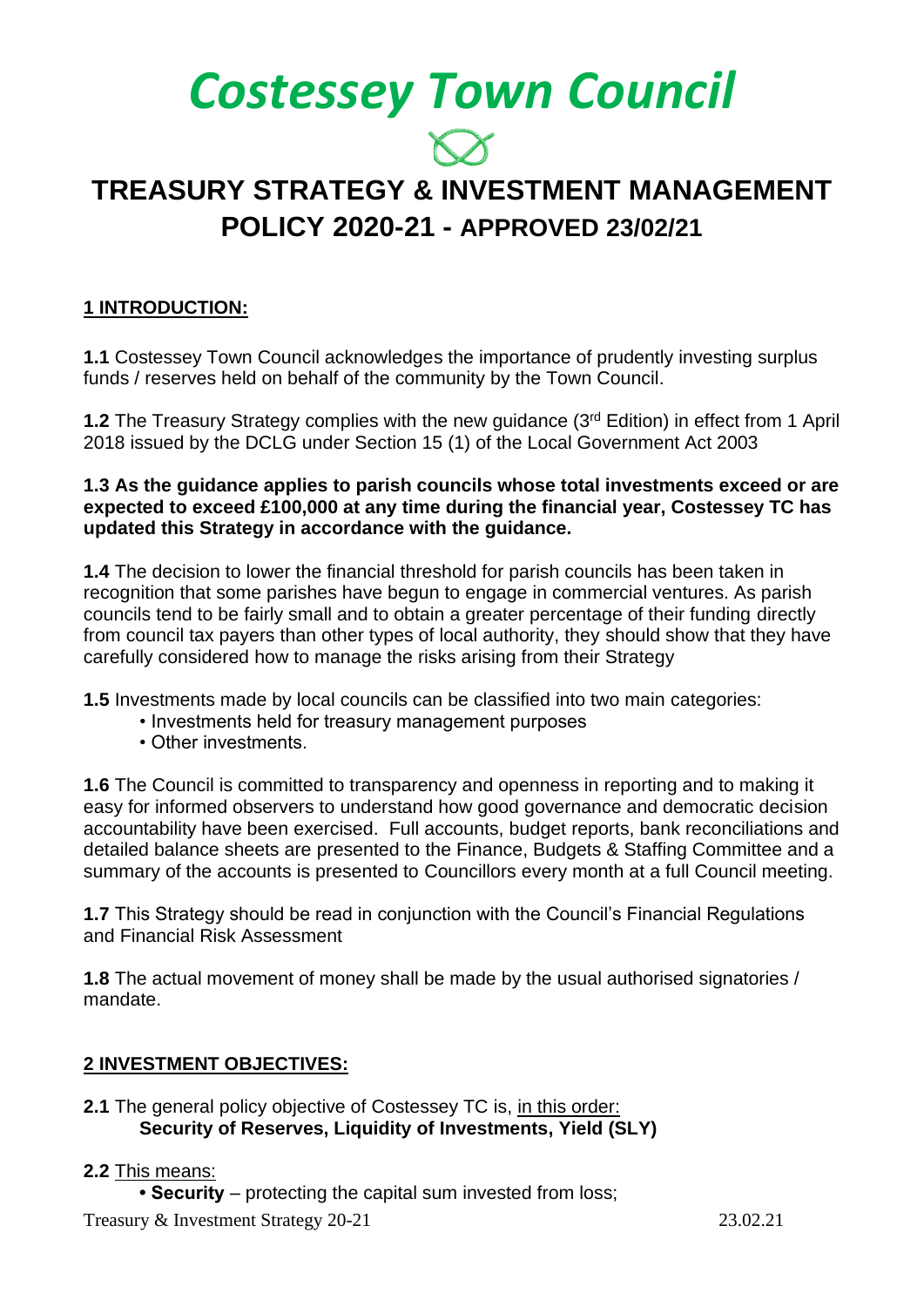**• Liquidity** – ensuring the funds invested are available for expenditure when needed.

**2.3 Yield generation** is distinct from the prudential objectives above. However, once proper levels of security and liquidity are determined, Costessey TC aims to achieve the optimum return on its Treasury Management investments (ROI).

**2.4** When entering into other types of investments Council should consider the balance between security, liquidity and yield based on its risk appetite and the contribution(s) of that investment activity

**2.5** Costessey TC will use its best endeavours to invest in ethical investments

#### **CONTRIBUTION:**

**3.1** The Council holds investments to support effective treasury management activities

**3.2** Other investments may be held to support the service delivery objectives of the Council.

#### **4 RISKS:**

**4.1** A prime objective of treasury management activities is the security of the principal sums invested and this is placed ahead of the investment return. The overriding principle is that it is more important to balance risks than to maximise returns. Council will ensure that robust due diligence procedures cover all external investment.

#### **4.2** Credit and Counterparty risk

This is the risk that the organisation with which CTC have invested money becomes insolvent and cannot pay back the investment. CTC may use limits and investment criteria including credit ratings to mitigate this risk.

Costessey TC shall only invest with deposit taking institutions and money market funds it defines as "High Credit Quality" ie having a Credit rating of "A" or above as assessed by the appropriate credit rating agencies. Investments will be limited to those counterparties who meet the criteria when the investment is placed, with the exception of the UK partnationalised banks and the Council's bank, and then will be limited by any relevant market information.

Investment will be spread over different providers, where appropriate, to minimise risk. All counterparties will be approved by the F,B&S Committee before initial deposits are made and will continue to be monitored to ensure that they continue to meet the investment criteria.

#### **4.3** Liquidity risk

This is the risk that there will be insufficient cash available to make payments as they fall due. The Responsible Finance Officer will ensure that cash resources are adequate, though not excessive at all times, to enable the Council to achieve its business objectives. To retain liquidity, investments shall be placed with phased end dates ie. Investments will mature at different times. There is a "sweep" between the Saver Account and the current account with an overnight balance of £5,000 in the current account. Where Council holds a non-financial investment, it would normally have a physical asset that could be realised to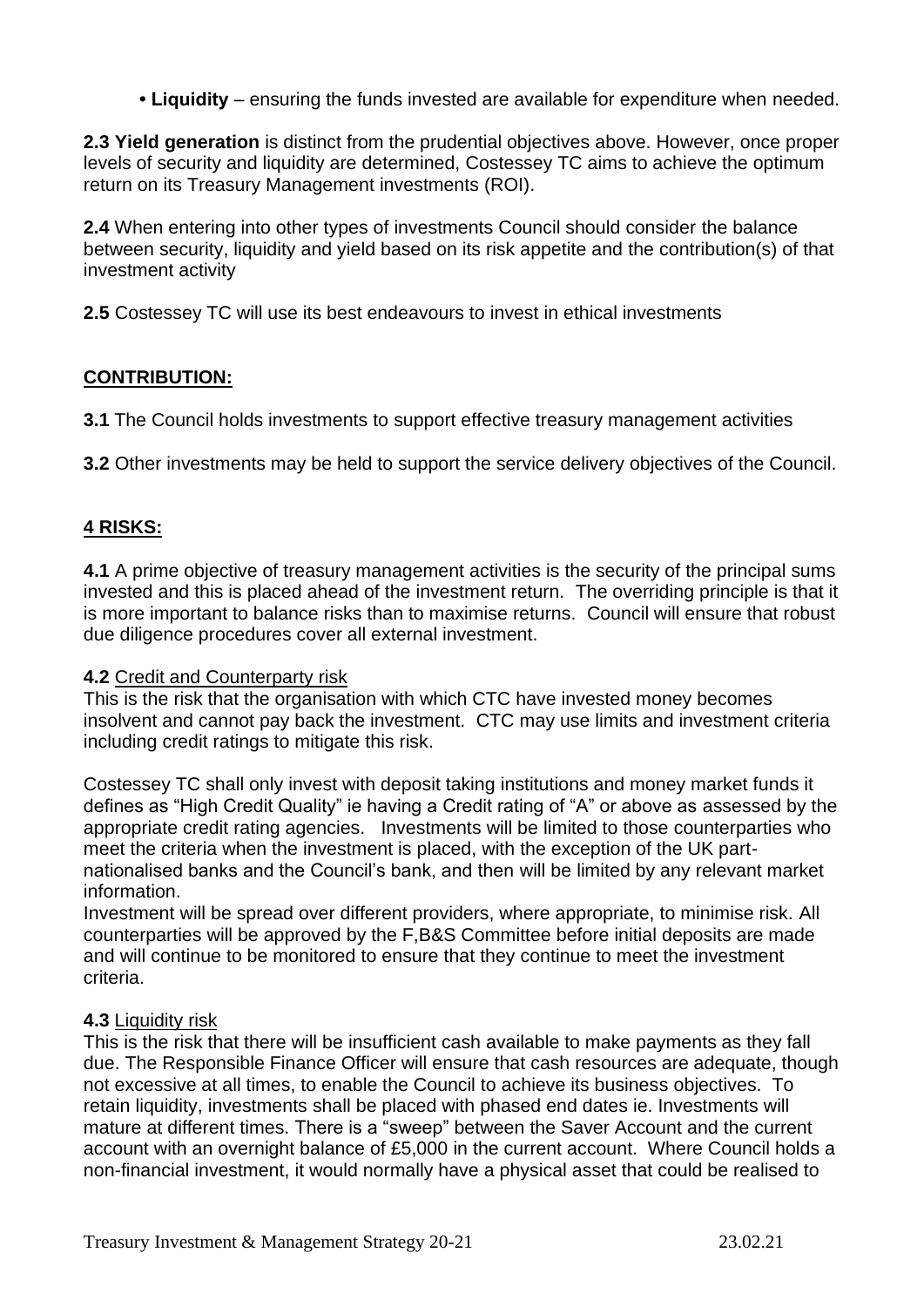recoup the capital invested. Council would have to consider whether the asset retains sufficient value to provide security of investment.

#### **4.4** Interest Rate risk

Interest rates will be reviewed as part of the ongoing monitoring arrangements to ensure that, as far as possible, investments are made so as to maintain the return to the Council. Costessey TC shall invest in interest-bearing term / notice deposits where the yield is sufficiently higher than that generated by the Council's Bank Saver accounts. However, regard will be given to the limits imposed by the treasury management policy, particularly the importance of maintaining the security of the monies invested.

For prudent management of its balances, whilst maintaining sufficient levels of security & liquidity, Costessey TC may invest specific reserves in short term deposits with one or more of the UK major clearing banks / building societies or appropriate money market funds that meet the ratings criteria and are approved by the F,B&S

#### **4.5** Market risk (Move this section to 4.2 above)

CTC's long-term borrowing is currently through fixed rate maturity loans, (PWLB) whilst investments can be at both fixed and variable rates. To mitigate the risk as far as possible the Council seeks to find the appropriate balance of investments between short and long term and between variable and fixed rate.

#### **4.6** Partnership risk

There are currently no major partnerships involving private borrowing. Some of the Council's costs may be met by 'match funding' where other organisations match the funding that the Council contributes. Where this is the case there may be a liquidity risk if the other organisations do not make their contributions when expected.

#### **4.7** Payments in Advance & Phased Payments

Certain contractors request payment in advance or phased payments to allow them to purchase materials eg building construction, fete staging, fireworks, entertainment/ attractions bookings

#### **4.8** Refinancing risk

CTC's borrowing arrangements are currently ONLY with the PWLB; they are structured and documented, and the maturity dates of these monies are managed. Refinancing has been investigated by the Accountant, there would be a cost which is not considered favourable to CTC. Therefore, CTC decided that the best option was not to refinance.

#### **4.9** Currency risk

The Council does not have any foreign currency risk as all investments are in pounds sterling.

#### **4.10** Inflation risk

The Council will keep under review the sensitivity of its treasury assets and liabilities to inflation, and will seek to manage the risk accordingly in the context of the whole organisation's inflation exposure. Credit ratings will be monitored at least annually and any significant changes in credit ratings and interest rates will be reported to the Finance Budgets & Staffing Committee or the full Council, so it can take the necessary action to protect Council assets.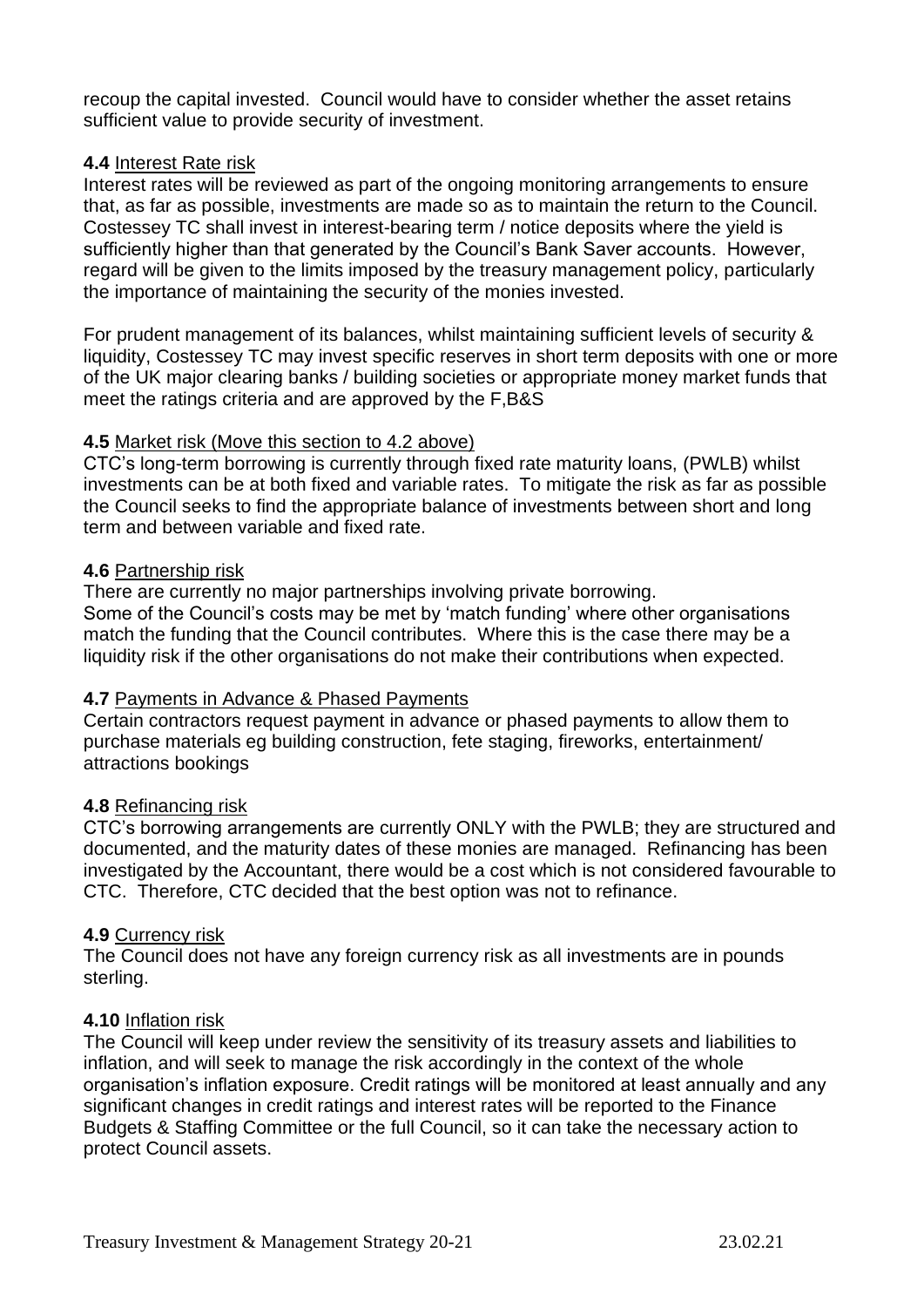**4.11 NOTE: the DCLG maintains that the borrowing of monies purely to invest, or to lend & make a return, is not in accordance with the Prudential Code and Costessey TC will not engage in such activities**

#### **5 USE OF INDICATORS:**

**5.1** This section removed by FB&S

#### **6 LOANS**

**6.1 It is considered highly unlikely that any loans will be approved given the riskaverse nature of the Council.** In exceptional cases the Council may choose to make loans to appropriate organisations as part of a wider strategy for local economic growth (even though those loans may not all be seen as prudent if adopting a narrow definition of prioritising security and liquidity),

**6.2** However, if specifically requested, the Full Town Council will consider proposed loans on a case by case basis for possible authorisation, demonstrating in each situation that:

- Total financial exposure to the loan is proportionate
- Appropriate credit control arrangements to recover overdue repayments are in place
- Council has formally agreed the total level of loans by type that it is willing to make and the total loan book is within the self-assessed limit.

#### **7 PROPORTIONALITY**

**7.1** Whilst the Government recognises the importance of local councils taking on debt to enhance service provision, irrespective of the source of finance, it does not believe that it should do the same for commercial investments.

#### **8 CAPACITY, SKILLS AND CULTURE**

**8.1** The Council is committed to ensuring that those elected members and Council officers involved in the investments decision-making process have appropriate capacity, skills and information to enable them to take informed decisions as to whether to enter into a specific investment, to assess individual assessments in the context of the strategic objectives and risk profile of the Council and to enable them to understand how these decisions may change the overall risk exposure of the Council.

**8.2** This will be achieved by:

- Training of members and officers for treasury management appropriate to the Council's circumstances eg by NTPS, NorfolkALC,
- Use of appropriate expert external advisors eg. Accountants, Business Bankers, NALC,
- Reporting to Council in the most open, clear, understandable and transparent way Possible – currently full accounts, budget reports, bank reconciliations and detailed balance sheets are presented to the Finance, Budgets & Staffing Committee and a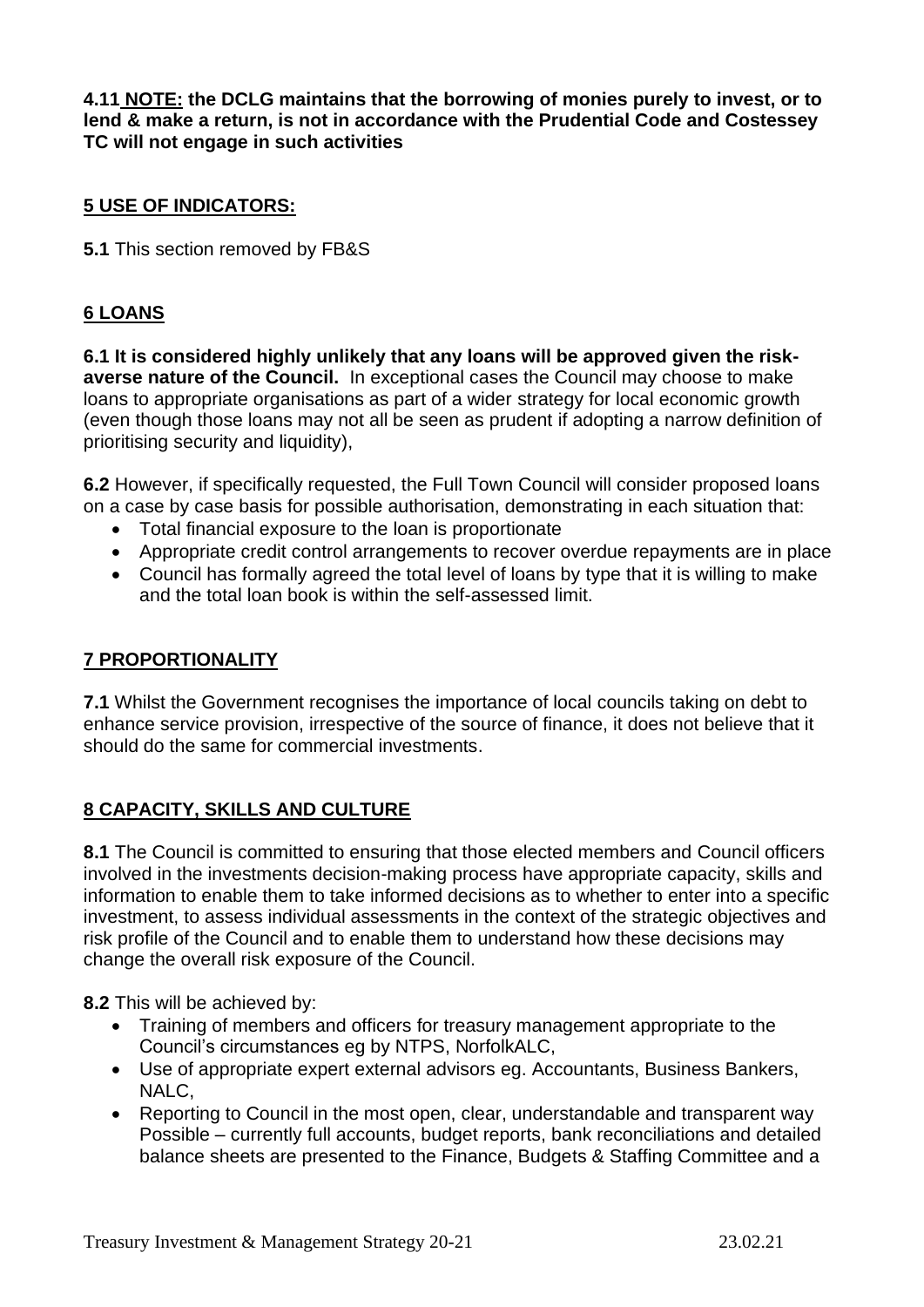summary of the accounts is presented to Councillors every month at a full Council meeting.

• The use of existing regular communication procedures between members and officers to facilitate constantly improved capacity, skills and information exchange.

**8.3** Also, those negotiating commercial deals should be aware of the core principles of the prudential framework and of the regulatory regime within which local councils operate. Any external representative acting on behalf of the Council must understand that they are not operating in a purely commercial environment and that the prime purpose of a local council is to deliver statutory services to local residents

• This should be made clear in a signed agreement

#### **9 STRATEGY REVISIONS & AMENDMENTS:**

**9.1** The Strategy will be reviewed annually and at other times as necessary.

**9.2** The Strategy will be prepared by the Clerk / RFO and presented for consideration to the Finance, Budgets & Staffing Committee before recommendations are put to the full Council.

**9.3** Amendments will be approved by the full Council prior to the start of the financial year and throughout the year as necessary should credit ratings or interest rates alter substantially.

#### **10 PUBLICATION:**

**10.1** Costessey TC's Investment Strategy will be published on the Council's website – www.costessey.org.uk and is also available for the Town Council's offices in hard copy, free of charge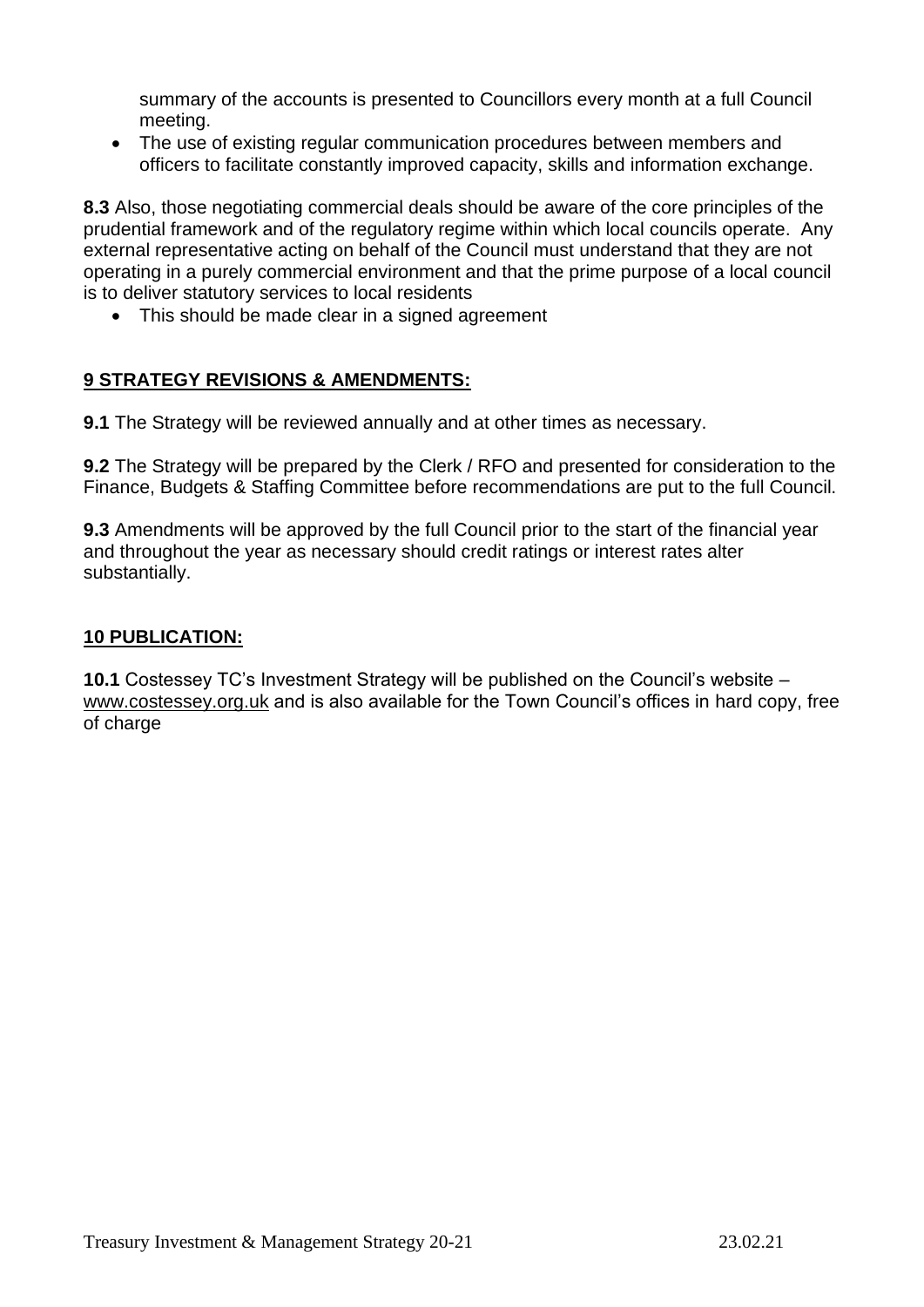## **APPENDIX 1**

**Expected levels of external borrowing and investments at the beginning and end of 2020-21 are estimated to be:**

| <b>BORROWING</b>              | 01/04/2019 - 31/03/2020 | 01/04/2020-31/03/2021 |
|-------------------------------|-------------------------|-----------------------|
| Short term borrowing          | £0.00                   | £0.00                 |
|                               |                         |                       |
| Long term borrowing           |                         |                       |
| (PWLB - Original terms)       |                         |                       |
| i) Breckland Hall - 2026      | £100,000 @ 4.25%        | £100,000 @ 4.25%      |
| ii) Costessey Centre - 2033   | £500,000 @ 3.66%        | £500,000 @ 3.66%      |
| iii) Costessey Centre - 2033  | £500,000 @ 4.12%        | £500,000 @ 4.12%      |
|                               |                         |                       |
|                               |                         |                       |
| <b>INVESTMENTS</b>            | 01/04/2019 - 31/03/2020 |                       |
| <b>Barclays Bank Treasury</b> | £140,000 @ 0.81%        |                       |
| Deposits -                    |                         |                       |
| 1-year fixed term (General    |                         |                       |
| Reserve funded)               |                         |                       |
|                               |                         |                       |

**The Council has no proposals to invest sums for periods longer than 12 months**

### **APPENDIX 2**

#### **Current counterparty list:**

| <b>UK Bank</b>                           | <b>Amount</b>           |                                                      |
|------------------------------------------|-------------------------|------------------------------------------------------|
| Barclays Current a/c                     | £5,000 - "daily sweep"  | immediate access                                     |
| Barclays Salaries a/c                    | £30,000                 | immediate access                                     |
| Barclays Saver a/c                       | <b>Balance of funds</b> |                                                      |
| Barclays (Petty Cash No2<br>a/c-IMPREST) | £3,000                  | immediate access -<br>operated by Clerk              |
| Barclays (Petty Cash No1<br>a/c-IMPREST) | £3,000                  | immediate access -<br>operated by Head<br>Groundsman |

#### **APPENDIX 3**

#### **GLOSSARY:**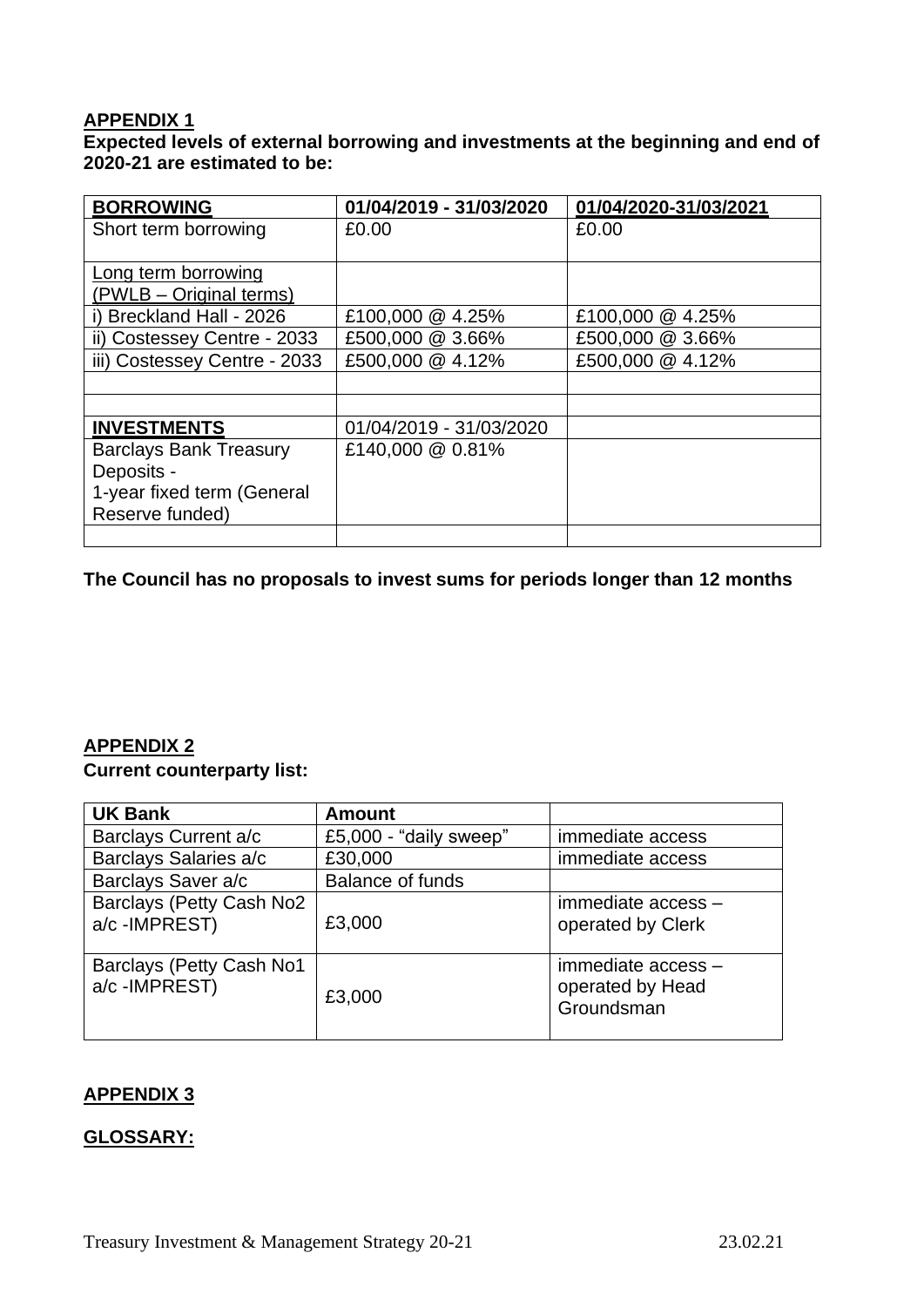**Capital Strategy** is the strategy required by the updates to the Prudential Code and Treasury Management Code.

**Credit rating agency:** is one of the following three companies: Standard & Poor's, Moody's Investors' Service Ltd; Fitch Ratings Ltd

**High credit quality:** investment with a credit rating of 'A' from one of the three recognised credit rating agencies above

**Investment:** a transaction which relies on the power of Section 12 of the Local Government Act 2003 and is recorded in the balance sheet under the heading of investments within current assets or long term investments.

**investment** covers all of the financial assets of a local authority as well as other nonfinancial assets that the organisation holds primarily or partially to generate a profit; for example, investment property portfolios. This may therefore include investments that are not managed as part of normal treasury management processes or under treasury management delegations.

For the avoidance of doubt, the definition of an **investment** also covers loans made by a local authority to one of its wholly-owned companies or associates, to a joint venture, or to a third party.

The term does NOT include pension fund and trust fund investments, which are subject to separate regulatory regimes and are therefore not covered by the DCLG guidance.

**Long-term investment:** is any investment other than:

a) one which is due to be repaid within 12 months of the date on which the investment was made; or

b) one which the local authority / council may require to be repaid within that period. **Non-financial investments:** non-financial assets that the organisation holds primarily or partially to generate a profit. (eg. Freehold of a building it does not occupy). Where Council holds a non-financial investment, it will normally have a physical asset that can be realised to recoup the capital invested.

**Non-specified investments**: any financial investment that is not a loan and does not meet the criteria to be treated as a specified investment.

**Prudential Code** means the statutory code of practice, issued by CIPFA: *"The Prudential Code for Capital Finance in Local Authorities, 2017 Edition"*

**Specified Investments:** an investment is a specified investment if ALL of the following apply:

a) The investment is denominated in sterling and any payments or repayments in respect of the investment are payable only in sterling;

b) the investment is not a *long-term investment* as defined above;

c) the making of the investment is not defined as capital expenditure by virtue of regulation 25(1)(d) of the Local Authorities (Capital Finance Accounting) (England) regulations 2003 [SI 3146 as amended];

d) the investment is made with a body or in an investment scheme of high credit quality as defined above or with one of the following bodies:

i. The United Kingdom Government;